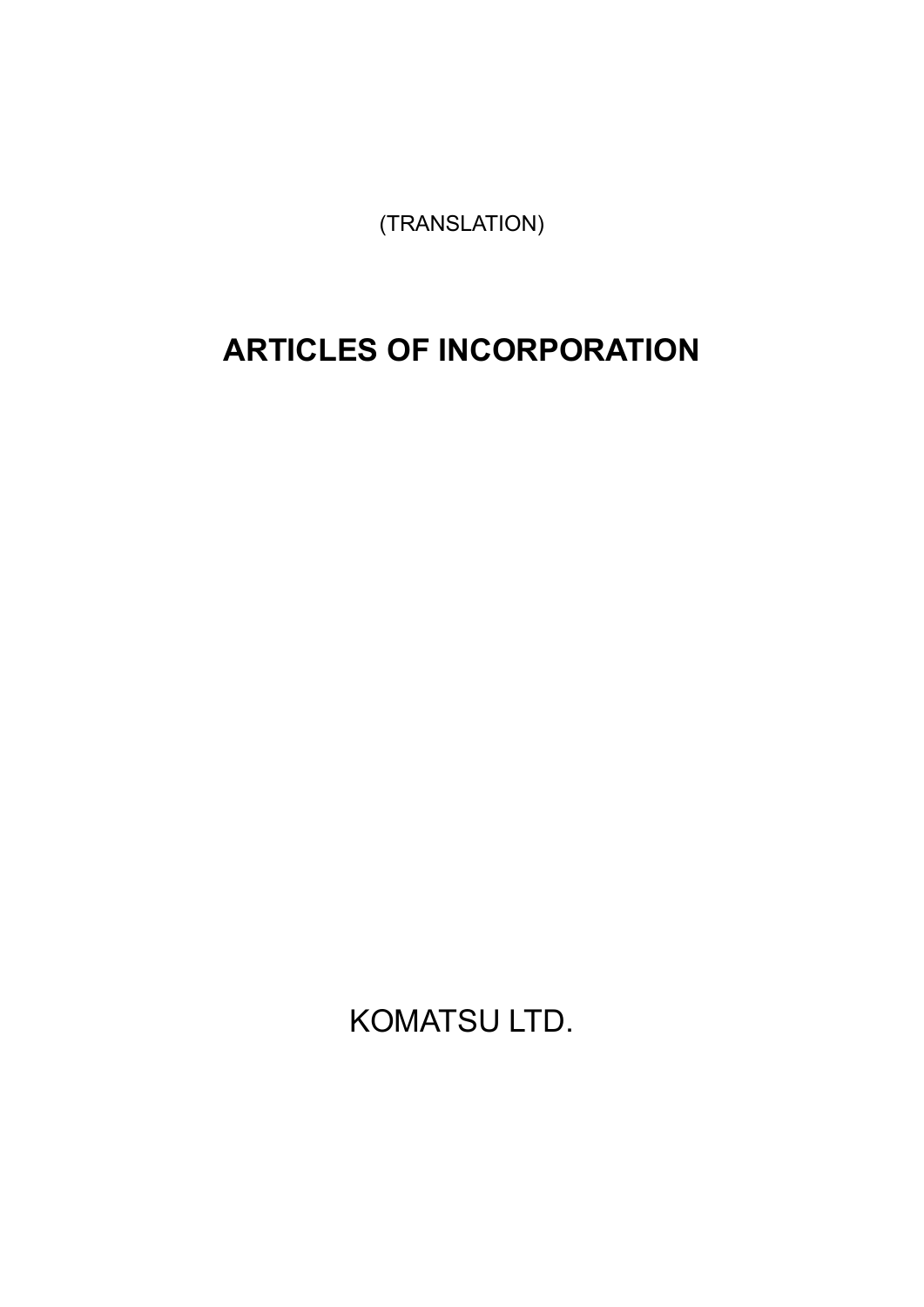#### **(TRANSLATION)**

This document has been translated from the Japanese original for the convenience of non-Japanese shareholders. In the event of any discrepancy between this document and the Japanese original, the original shall prevail.

# **ARTICLES OF INCORPORATION OF KOMATSU LTD.**

(Amended as of June 21, 2022)

# **CHAPTER I. GENERAL PROVISIONS**

#### **Article 1. Corporate Name**

The name of the Company shall be Kabushiki Kaisha Komatsu Seisakusho.

In English, the Company shall be called KOMATSU LTD.

#### **Article 2. Objectives and Purposes**

The objectives and purposes of the Company shall be to engage in the following businesses:

- (1) Manufacture, repair, sale and purchase of construction machinery, agricultural machinery, industrial machinery, automobiles, internal combustion engines and various types of other machinery and equipment and parts thereof.
- (2) Manufacture, sale and purchase of various iron and steel goods.
- (3) Smelting, processing, sale and purchase of various types of iron and steel, pig-iron, ferroalloys and other special metals.
- (4) Manufacture, sale and purchase of various types of electric materials and equipment.
- (5) Manufacture, sale and purchase of various synthetic resin products.
- (6) Manufacture, repair, sale and purchase of various armaments and parts thereof.
- (7) Mining industry, and sale and purchase of minerals.
- (8) Designing, executing, supervising and contracting various types of civil engineering and construction work for plants, dwelling house, and other structures.
- (9) Sale and purchase of lumber, processed lumber products and various types of civil engineering and construction materials, machinery and equipment.
- (10) Sale, purchase and lease of real property.
- (11) Manufacture, sale and repair of industrial waste and general waste treatment devices.
- (12) Collection, transportation, treatment and recycling of industrial waste and general waste, sale of such recycled products, and consulting on these matters.
- (13) Development, creation, sales and consulting on computer software and computer systems.
- (14) Electronic commerce using networks such as the internet.
- (15) Information processing and information providing service.
- (16) Financing services
- (17) All business incidental to each and every one of the preceding items.
- (18) Investing in other companies or promoting the organization of other companies.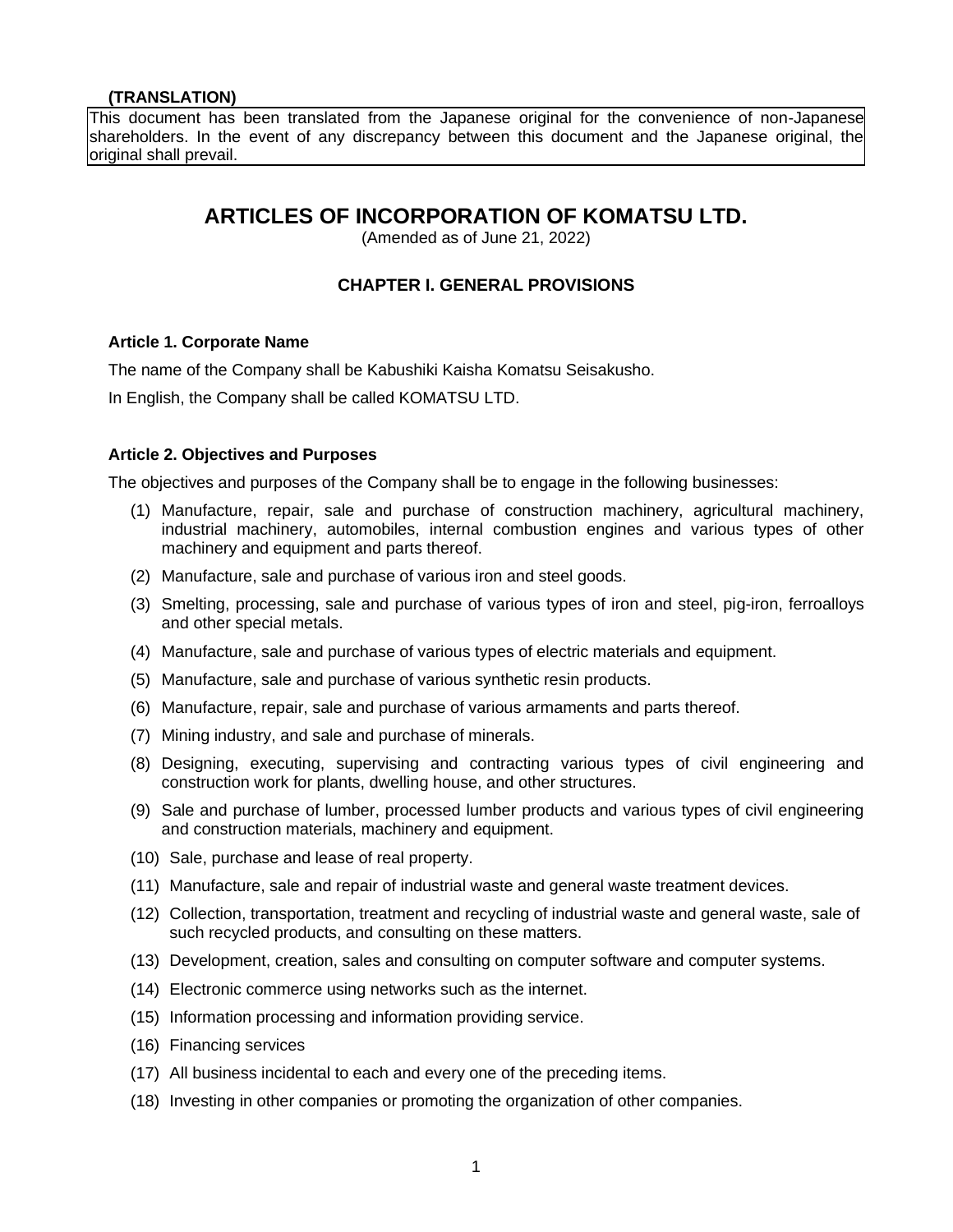# **Article 3. Location of Head Office**

The Company shall have its head office in Minato-ku, Tokyo.

# **Article 4. Corporate Organizations**

The Company shall have the following organizations other than the General Meeting of Shareholders and Directors:

- (1) Board of Directors;
- (2) Audit & Supervisory Board Members;
- (3) Audit & Supervisory Board: and
- (4) Accounting Auditors.

# **Article 5. Method of Public Notice**

The method of public notices by the Company shall be electronic public notice, provided, however, that if, the use of the electronic public notice becomes impossible, due to an accident or any other unavoidable reason, the public notices of the Company shall be made by publication in The Nihon Keizai Shimbun published in Tokyo.

# **CHAPTER II. SHARES**

# **Article 6. Total Number of Shares Authorized to be Issued**

The total number of shares authorized to be issued by the Company shall be three billion nine hundred fifty five million (3,955,000,000) shares.

# **Article 7. Acquisition by the Company of Its Own Shares**

In accordance with the provisions of Article 165, Paragraph 2 of the Companies Act of Japan, the Company may acquire its own shares through transactions in the market, etc., by a resolution of the Board of Directors.

# **Article 8. Number of Shares Constituting One Unit (Tangen) of Shares**

The number of shares constituting one (1) unit (Tangen) of shares of the Company shall be one hundred (100).

# **Article 9. Rights to Shares Constituting Less Than One Unit (Tangen) of Shares**

Shareholders of the Company are not entitled to exercise their rights pertaining to shares constituting less than one (1) unit (Tangen) of shares held by them, except for the following rights:

- (1) The rights provided for in each item of Article 189, Paragraph 2 of the Companies Act of Japan;
- (2) The right to make a request provided for in the provisions of Article 166, Paragraph 1 of the Companies Act of Japan;
- (3) The right to receive the allotment of offered shares and offered stock acquisition rights in proportion to the number of shares held by each shareholder; and
- (4) The right to make a request provided for in the immediately following Article.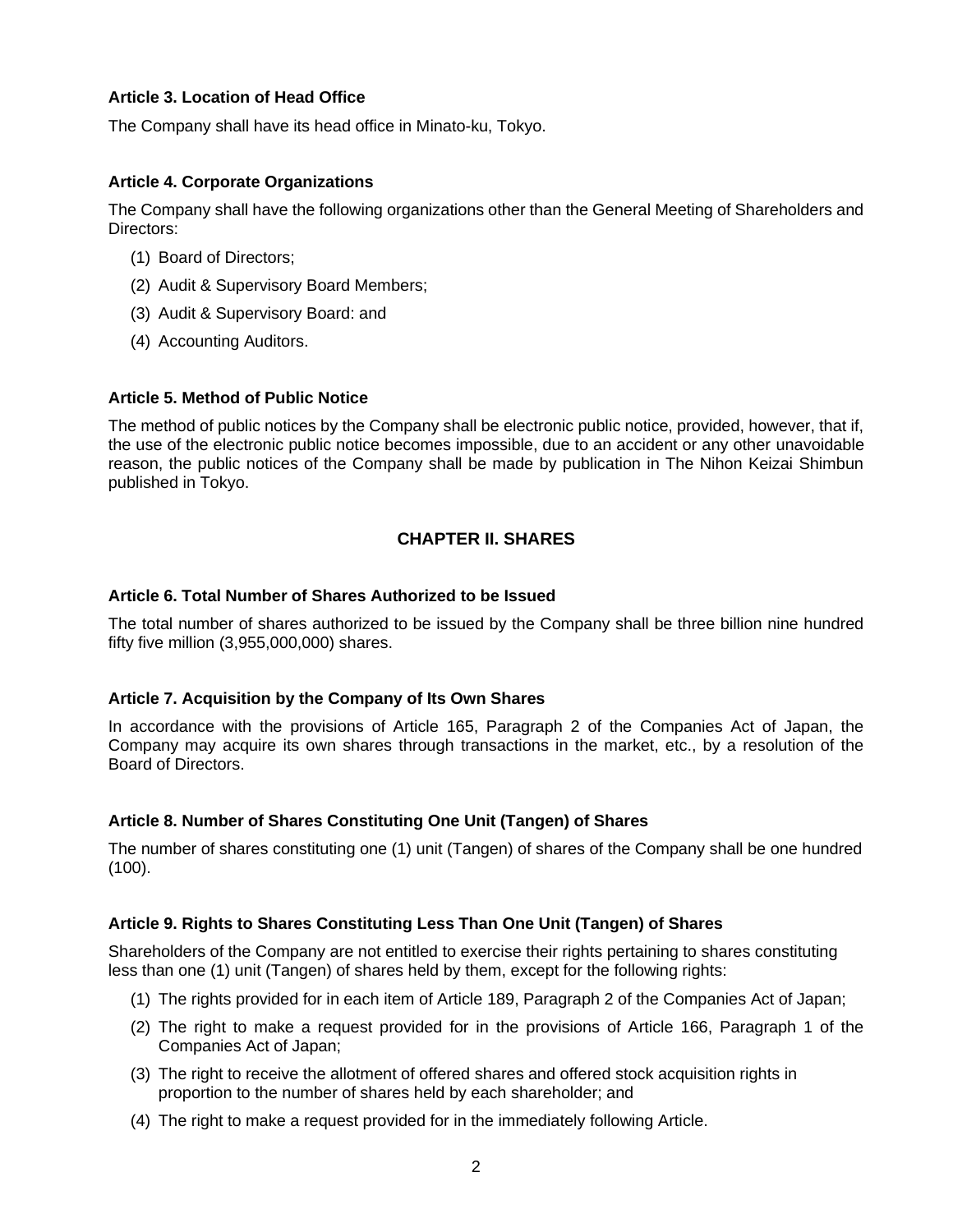#### **Article 10. Purchase of Shares to Increase the Number of Shares of Shareholders Holding Shares not Constituting One Unit (Tangen) of Shares**

A shareholder of the Company may, in accordance with the Share Handling Regulations of the Company, request the Company to sell such number of shares as will, when aggregated with the shares constituting less than one (1) unit (Tangen) of shares held by him/her, constitute one (1) unit of shares.

#### **Article 11. Transfer Agent**

- 1. The Company shall have a Transfer Agent.
- 2. The Transfer Agent and the location of its business shall be designated by a resolution of the Board of Directors, and public notice thereof shall be given.
- 3. The administration of the Shareholders Register and the Register of Stock Acquisition Rights of the Company, and other matters relating to the Shareholders Register and the Register of Stock Acquisition Rights shall be entrusted with the Transfer Agent, and shall not be handled by the Company.

#### **Article 12. Share Handling Regulations**

The handling of shares of the Company and the fees thereof shall be governed by the "Share Handling Regulations" of the Company established by a resolution of the Board of Directors, as well as laws and regulations, and the Articles of Incorporation.

# **CHAPTER III. GENERAL MEETINGS OF SHAREHOLDERS**

# **Article 13. Convocation of General Meeting of Shareholders**

An Ordinary General Meeting of Shareholders of the Company shall be convened in June each year. An Extraordinary General Meeting of Shareholders may be convened whenever necessary.

#### **Article 14. Record Date of Ordinary General Meeting of Shareholders**

The record date of the voting rights at the Ordinary General Meeting of Shareholders of the Company shall be March 31 of each year.

#### **Article 15. Person to Convene General Meeting of Shareholders and Person to Preside at the Board as Chairperson**

- 1. A General Meeting of Shareholders shall be convened by a Director, in the order previously determined by the Board of Directors.
- 2. The President shall act as the chairperson of the General Meeting of Shareholders. In the absence or disability of the President, a Director in the order previously determined by the Board of Directors may act as the chairperson thereof.

#### **Article 16. Measures, etc. for Providing Information in Electronic Format**

1.When the Company convenes a General Meeting of Shareholders, it shall take measures for providing in electronic format information that constitutes reference documents for the General Meeting of Shareholders, etc.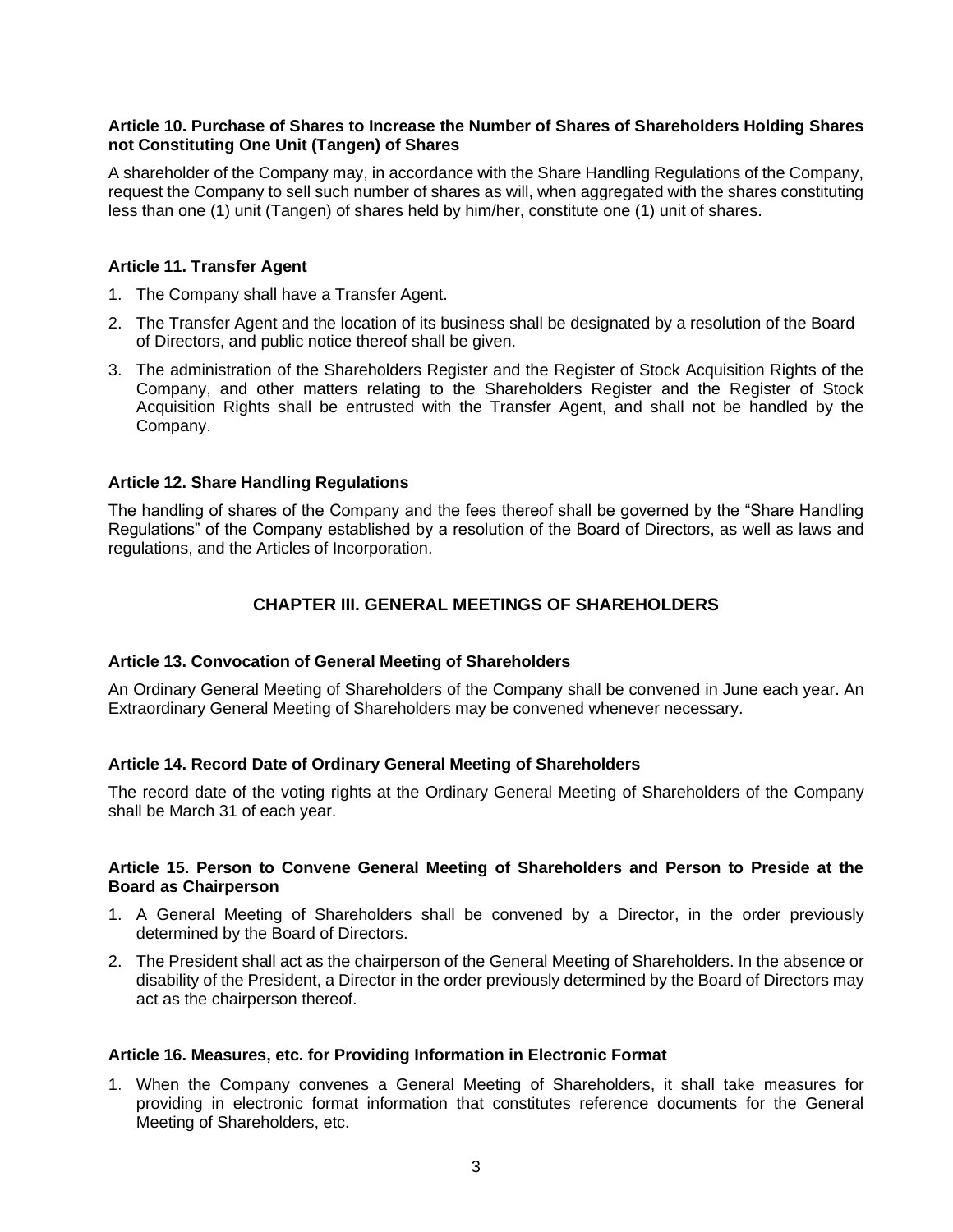2.Among items of information to be provided in electronic format, the Company may exclude all or some of those items designated by the Ministerial Ordinance of the Ministry of Justice from statements in the paper documents to be delivered to shareholders who requested the delivery of paper documents by the record date of voting rights.

# **Article 17. Exercise of Voting Rights by Proxy**

- 1. A shareholder of the Company may exercise his/her voting rights at a General Meeting of Shareholders by one (1) proxy who shall be another shareholder of the Company eligible for exercising such voting rights of the Company.
- 2. In the case of the preceding paragraph, a shareholder or proxy shall submit to the Company a document certifying the proxy's power of representation at each General Meeting of Shareholders.

# **Article 18. Method of Resolutions of General Meetings of Shareholders**

- 1. Unless otherwise provided for in laws and regulations or these Articles of Incorporation, resolutions of a General Meeting of Shareholders shall be adopted by a majority of the voting rights of the shareholders who are eligible to exercise the voting rights and who are present at the meeting.
- 2. Resolutions made pursuant to Article 309, Paragraph 2 of the Companies Act of Japan shall be adopted by two-thirds (2/3) or more of the voting rights of the shareholders who are eligible to exercise the voting rights and who are present at the meeting, at which meeting the shareholders holding one-third (1/3) or more of the voting rights of all shareholders eligible to exercise the voting rights must be present.

# **CHAPTER IV. DIRECTORS AND BOARD OF DIRECTORS**

# **Article 19. Number of Directors**

The Company shall have no more than fifteen (15) directors.

# **Article 20. Method of Election of Directors**

- 1. Directors shall be elected at a General Meeting of Shareholders of the Company.
- 2. A resolution for the election of a Director shall be adopted by a majority of the voting rights of the shareholders who are eligible to exercise the voting rights and who are present at the meeting, at which meeting the shareholders holding one-third (1/3) or more of the voting rights of all shareholders eligible to exercise the voting rights must be present.
- 3. Cumulative voting shall not be used in a resolution for the election of a Director.

# **Article 21. Representative Directors, etc.**

- 1. The Board of Directors shall, by its resolution, appoint the Representative Directors who shall represent the Company.
- 2. The Board of Directors shall determine, by its resolution, one (1) President from among Directors and Executive Officers.
- 3. The Board of Directors may determine, by its resolution, one (1) Chairperson from among Directors, and may grant special titles to one or more Directors as deemed necessary.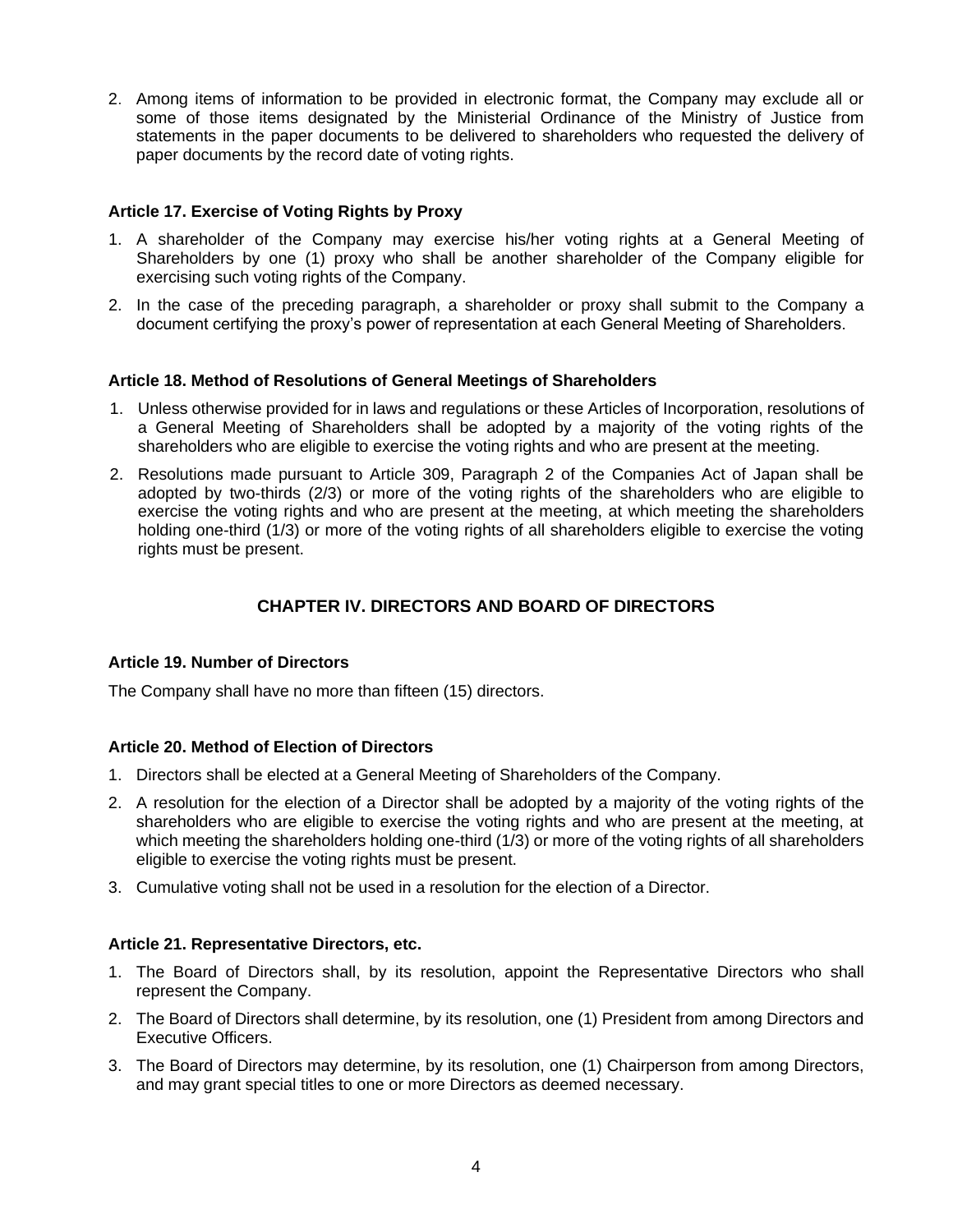# **Article 22. Term of Office of Directors**

The term of office of a Director shall expire at the closing of the Ordinary General Meeting of Shareholders for the last business year ending within one (1) year after his/her election.

# **Article 23. Convocation of the Board of Directors and Person to Preside over the Board as Chairman**

Meetings of the Board of Directors shall be convened and the chairman thereof shall be determined in accordance with the rules established by the Board of Directors.

#### **Article 24. Notice of Convocation of Board of Directors**

A notice of the convocation of a meeting of the Board of Directors shall be dispatched at least two (2) days prior to the date of such meeting; provided, however, that such period may be shortened in the case of emergency.

#### **Article 25. Informal Resolution of the Board of Directors**

With respect to the matters that are proposed by the Directors to be resolved at a meeting of the Board of Directors, the Company shall deem that such proposed matters are approved by a resolution of the Board of Directors when all the Directors who are eligible to participate in the resolution of such matters have given their consent thereto in writing or through electronic records, unless the Audit & Supervisory Board Members raise an objection to such proposals.

#### **Article 26. Counselors and Advisors**

The Board of Directors may elect Advisor(s) (Komon) or Counselor(s) (Sodan-yaku).

# **Article 27. Executive Officers**

The Board of Directors may determine, by its resolution, Executive Officers and allocate the duties that the Executive Officers shall execute.

#### **Article 28. Exemption from Liability of Directors**

- 1. In accordance with the provisions of Article 426, Paragraph 1 of the Companies Act of Japan, the Company may, by a resolution of the Board of Directors, exempt a Director from his/her liability for damages caused by his/her dereliction of duty, within the limits stipulated by laws or regulations.
- 2. In accordance with the provisions of Article 427, Paragraph 1 of the Companies Act of Japan, the Company may enter into agreements with a Director (Excluding Directors who have involvement with the execution of business, etc. of the Company) to limit liability for damages caused by his/her dereliction of duty. Provided, however, that the maximum amount of liability of such Directors (Excluding Directors who have involvement with the execution of business, etc. of the Company) prescribed in such agreements shall be equal to the minimum liability limit stipulated by laws and regulations.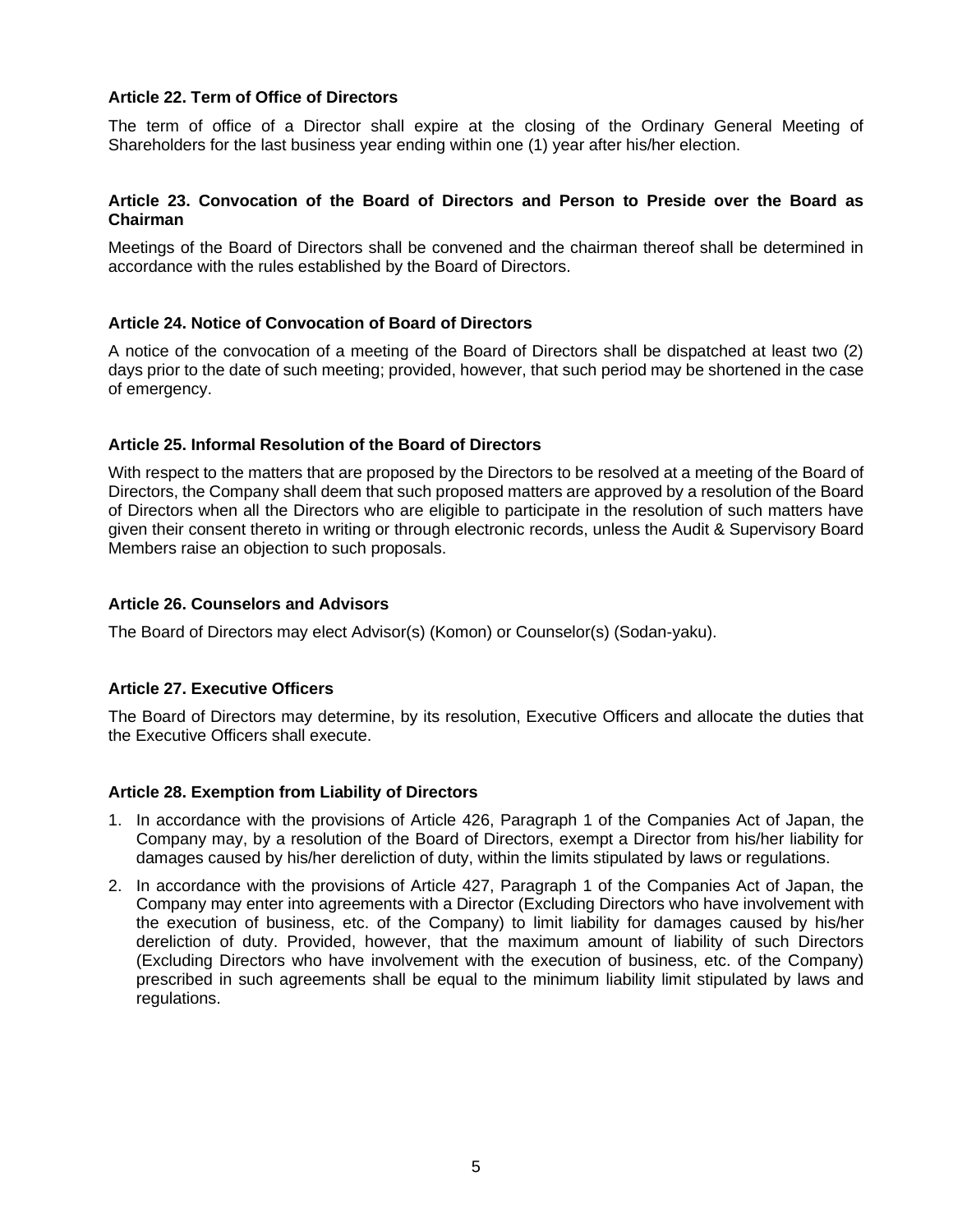# **CHAPTER V. AUDIT & SUPERVISORY BOARD MEMBERS AND AUDIT & SUPERVISORY BOARD**

# **Article 29. Number of Audit & Supervisory Board Members**

The Company shall have no more than five (5) Audit & Supervisory Board Members (Kansayaku).

# **Article 30. Method of Election of Audit & Supervisory Board Members**

- 1. The Audit & Supervisory Board Members shall be elected at a General Meeting of Shareholders of the Company.
- 2. A resolution for the election of Audit & Supervisory Board Member shall be adopted by a majority of the voting rights of the shareholders who are eligible to exercise the voting rights and who are present at the meeting, at which meeting the shareholders holding one-third (1/3) or more of the voting rights of all shareholders eligible to exercise the voting rights must be present.

# **Article 31. Full-time Audit & Supervisory Board Member (s)**

The Audit & Supervisory Board shall elect, by its resolution, (a) full-time Audit & Supervisory Board Member(s).

#### **Article 32. Term of Office of Audit & Supervisory Board Members**

- 1. The term of office of Audit & Supervisory Board Members shall expire at the closing of the Ordinary General Meeting of Shareholders held for the last business year of the Company ending within four (4) years after their election.
- 2. The term of office of the Audit & Supervisory Board Member elected to fill a vacancy of another Audit & Supervisory Board Member who has resigned prior to the expiry of his/her term of office shall be until the expiry of the remaining term of his/her predecessor.

#### **Article 33. Convocation of the Audit & Supervisory Board and Person to Preside over the Board as Chairman**

Meetings of the Audit & Supervisory Board shall be convened and the chairman thereof shall be determined, in accordance with the rules established by the Audit & Supervisory Board.

#### **Article 34. Notice of Convocation of Audit & Supervisory Board**

Notice of convocation of meetings of the Audit & Supervisory Board shall be dispatched at least two (2) days prior to the date of such meetings; provided, however, that such period may be shortened in the case of emergency.

#### **Article 35. Exemption from Liability of Audit & Supervisory Board Members**

1. In accordance with the provisions of Article 426, Paragraph 1 of the Companies Act of Japan, the Company may, by a resolution of the Board of Directors, exempt an Audit & Supervisory Board Member from his/her liability for damages caused by his/her dereliction of duty, within the limits stipulated by laws and regulations.